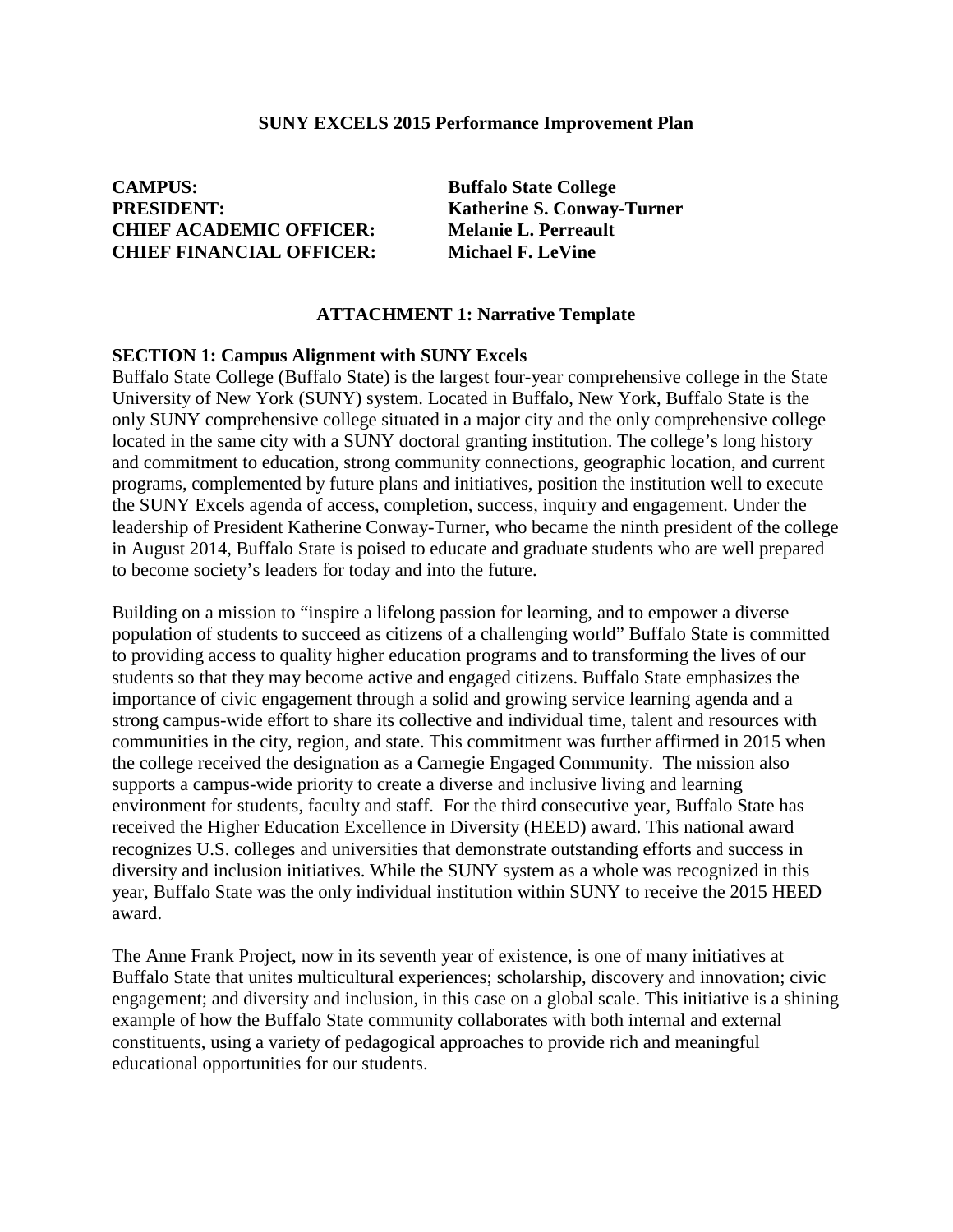Buffalo State's collection of programs and courses offers a broad array of opportunities for college degrees and meaningful careers after graduation. Although the college began as an institution devoted to preparing future teachers, it has grown into a comprehensive college with outstanding undergraduate programs not only in education, but also in the liberal arts and sciences as well as programs in professions such as social work, speech language pathology, engineering technology and criminal justice. Undergraduates can choose from among 106 programs leading to a bachelor's degree and 21 certificate programs. The Graduate School offers 49 master's degree programs and 11 advanced certificates. Buffalo State is home to an internationally recognized program in Art Conservation, one of only four such programs in the United States that prepares conservators to practice around the world. Buffalo State also houses the Great Lakes Center, which serves as an important research facility and offers a Master's Degree in Great Lakes Ecosystem Science. The International Center for Studies in Creativity has earned a worldwide reputation for scholarly research and teaching that focuses on developing creativity, leadership, decision-making and problem solving skills.

The majority of current programs at Buffalo State are offered face-to-face, though an increasing number of courses are delivered in online and hybrid formats. The Adult Education, Music Education, and Creative Studies graduate programs are entirely online.

## **Strategic Planning:**

Buffalo State is developing a new five-year strategic plan which will guide activities for the period 2016-2021. The entire campus will engage in this effort during the 2015-16 academic year, with the goal of having a new plan in place by June 2016. The Strategic Plan will include specific metrics aligned with achieving the overall goals of the SUNY Excels Performance Improvement Plan.

## **Investment Fund:**

Buffalo State recently submitted five proposals as part of SUNY's Investment Fund initiative. Of these, four were selected to move forward to the complete proposal stage:

- 1. Expand the current EOP program by 100 students. This proposal will add an additional academic counselor, build capacity in the EOP computer lab, and allow Buffalo State to implement a J-term Enrichment Program to assist with retaining students after their third semester. By expanding an already successful EOP program, Buffalo State will contribute to the larger goals of access, retention, and completion.
- 2. Pre-Collegiate Success Center. If funded, this proposal will contribute to the SUNY Excels goals of access, completion, and success by centralizing campus services for existing and future pre-collegiate programs. The Pre-Collegiate Success Center creates multiple avenues designed to link local students and their families to programs with demonstrated success in moving students to college matriculation.
- 3. Predictive Analytics Collaborative. Buffalo State proposes to lead a collaborative effort designed to assist the completion agenda by creating an analytics framework designed to identify pervasive, predictable student academic risk factors. The project will lead to the development of a real-time interactive student performance dashboard that will serve as a powerful tool to increase retention and decrease time-to-degree completion.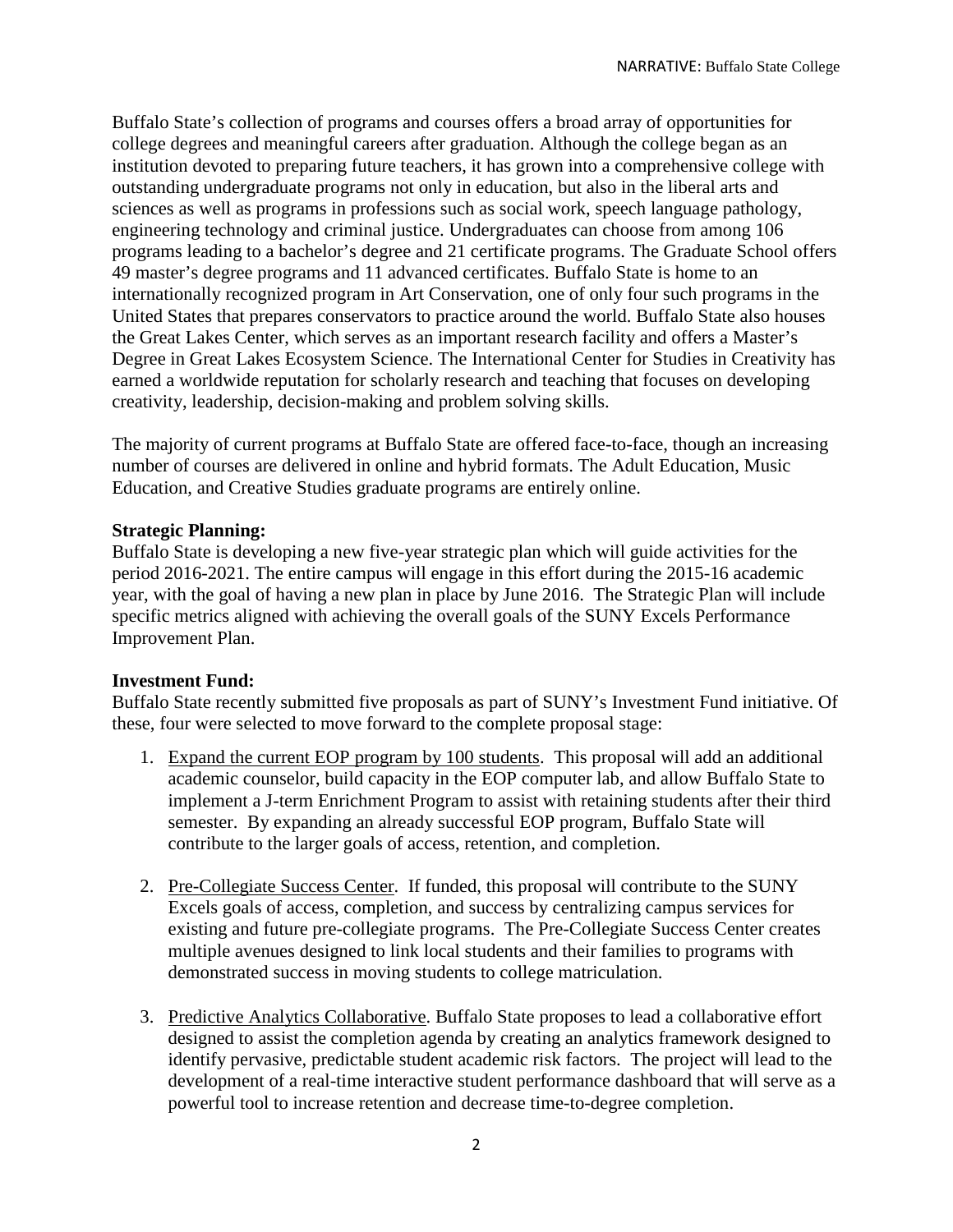4. Virtual Concierge. This project will create a system allowing critical support areas such as the registrar, bursar, advising, admissions, and specialized academic support programs to operate in a hybrid model of face-to-face and virtual assistance 24/7, following the ticketing model utilized in most Helpdesk operations. These areas are often overlooked in student retention initiatives, yet research demonstrates that they play a critical role in helping students persist and complete college.

While each of these proposals has a different focus, the underlying goal is to support Buffalo State's recruitment, retention, and graduation of students in conjunction with SUNY's overall goal of 150,000 degrees by 2020.

# **SECTION 2: Specific SUNY Excels Priority Areas and Metrics**

# **2.1 Access:**

Assuring access to high-quality education is a fundamental aspect of the Buffalo State College's mission. As the largest comprehensive four-year college in the SUNY system, Buffalo State is committed to serving a diverse array of students from across the State of New York, the surrounding region, and countries throughout the world. The college has invested tremendous effort into cultivating relationships throughout the community to help recruit and support students, many of whom are the first in their families to attend college. Buffalo State faculty and staff have worked with numerous pre-collegiate programs such as Upward Bound, "Say Yes to Education," and the Early Middle College Program to help prepare students for college. Buffalo State is also home to the oldest and the second largest Educational Opportunity Program (EOP) in SUNY, with 774 students currently enrolled.

Enrollment: The overall enrollment for Fall 2015 is 10,330 students. This number lags behind this year's target number and last year's final enrollment number both of 10,665. The freshman class of 1892 students is the largest in Buffalo State history and efforts continue to work on improving and stabilizing the numbers for continuing/returning undergraduates and graduate students. The admissions team set a new record this year for applications to the first-year class, receiving more than 13,500 applications for fall 2015—the largest percentage increase in applications of any SUNY campus. This is evidence that Buffalo State College has a strong reputation across the state of New York.

Like many campuses in Western New York, Buffalo State is facing challenging demographic trends that will make it difficult to rely on the Western New York students for enrollment growth. New York's high school graduating class of 2018 is projected to be 16.5% smaller than in 2008, and Erie County is projecting a decline of 17.7%. The New York metro area is a region that is still experiencing growth in high school graduates. This has become an increasingly important region as areas are identified to sustain and stabilize enrollment. Buffalo State aims to contribute to SUNY's overall degree completion goals by focusing on increased retention, new program development, and growth in graduate education. The college will also expand the international student population and looks to increase efforts in adult education and "nontraditional" student populations.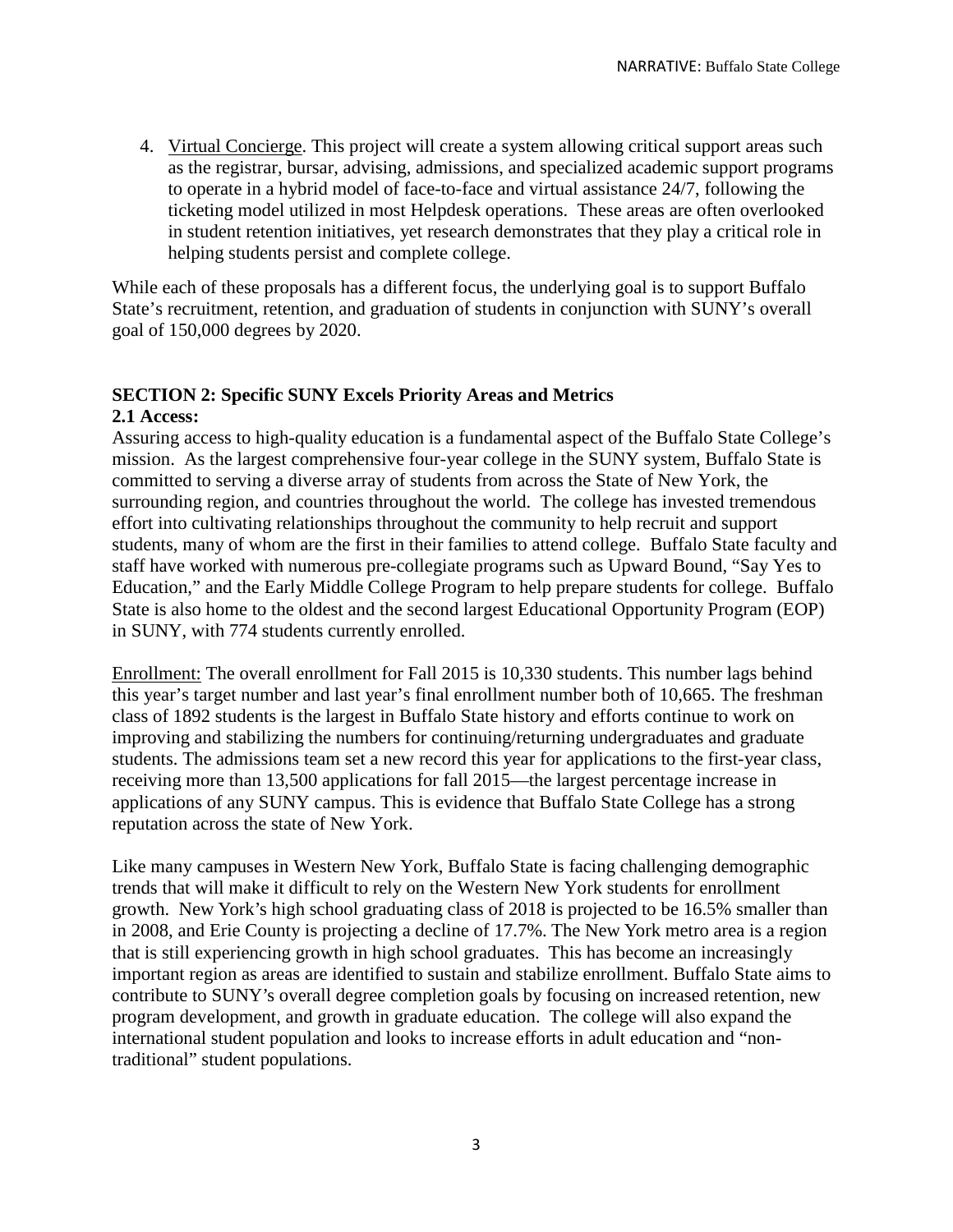NYS Residents Served by Buffalo State: The vast majority of students attending Buffalo State are from New York State. Approximately 97% of undergraduates and 65% of graduate students are from New York. It is expected that the mix of in-state and out-of-state students will change slightly by 2020 as graduate enrollments and online offerings increase, however the intent is to remain an institution that focuses on educating New York residents.

Diversity: Buffalo State's ongoing commitment to diversity is reflected in the demographics of its students, diversity related program offerings, and commitment to a community that represents the diversity of the region and state. Since 2009, the percentage of students who are underrepresented minorities has increased from 17.4% to more than 35%. This increase can be attributed in part to the changing demographics of the surrounding region, intentional recruiting and retention activities and a campus climate that fosters an appreciation for diversity.

Buffalo State is also committed to hiring a diverse faculty and staff. Although the overall number of full-time faculty has dropped in the previous five years, the percentage of full-time faculty identifying as minorities has increased from 16% to 18%, exceeding the comprehensive sector average of 15%. Multiple strategies have been employed to increase diversity among the faculty. The college participates annually in The Southern Regional Education Board (SREB) Compact for Faculty Diversity Institute on Teaching and Mentoring (Institute). The Institute provides access to more than 900 minority doctoral scholars, representing a wide variety of academic majors and disciplines who are interested in pursuing careers as faculty in postsecondary institutions.

Additionally, Buffalo State seeks to recruit diverse faculty through targeted advertising of positions in publications with diverse readership at both a local and a national level. Local/regional diversity publications include *The Challenger* and *The Rocket*, *Buffalo News*, and *Panorama Hispano News*. For national searches Buffalo State regularly advertises in *The Chronicle*, *HigherEdJobs.com*, *Hispanic Outlook, Inside Higher Education*, *Diverse Issues in Higher Education*, *HireVets.com*, and other relevant publications. The college has also been able to increase the diversity of the faculty through the SUNY-wide Faculty Diversity Initiative. While there has been significant success with these initiatives, the college continues to look for alternative ways to increase the number of diverse faculty, including a potential program to create Faculty Diversity Fellows for graduate students from underrepresented groups who have completed all of their degree requirements except the dissertation.

Capacity Programs and Courses: Buffalo State has begun a significant assessment of program capacity and cost of instruction. In 2014 the Academic Affairs unit led a review of the college's program array to help identify areas with very high or very low enrollments. In addition, the college recently participated in the Delaware National Study of Instructional Costs and Productivity. The results of the study are currently under review and will be used in part to make strategic decisions about capacity and the deployment of limited resources.

One of the areas already determined to have significant capacity is the Graduate School. Enrollment in graduate programs has been on a decline since 2010, which was the height of both undergraduate and graduate enrollments at Buffalo State. In part, this decline reflects a national trend of lower enrollments in graduate programs as the economy has recovered from the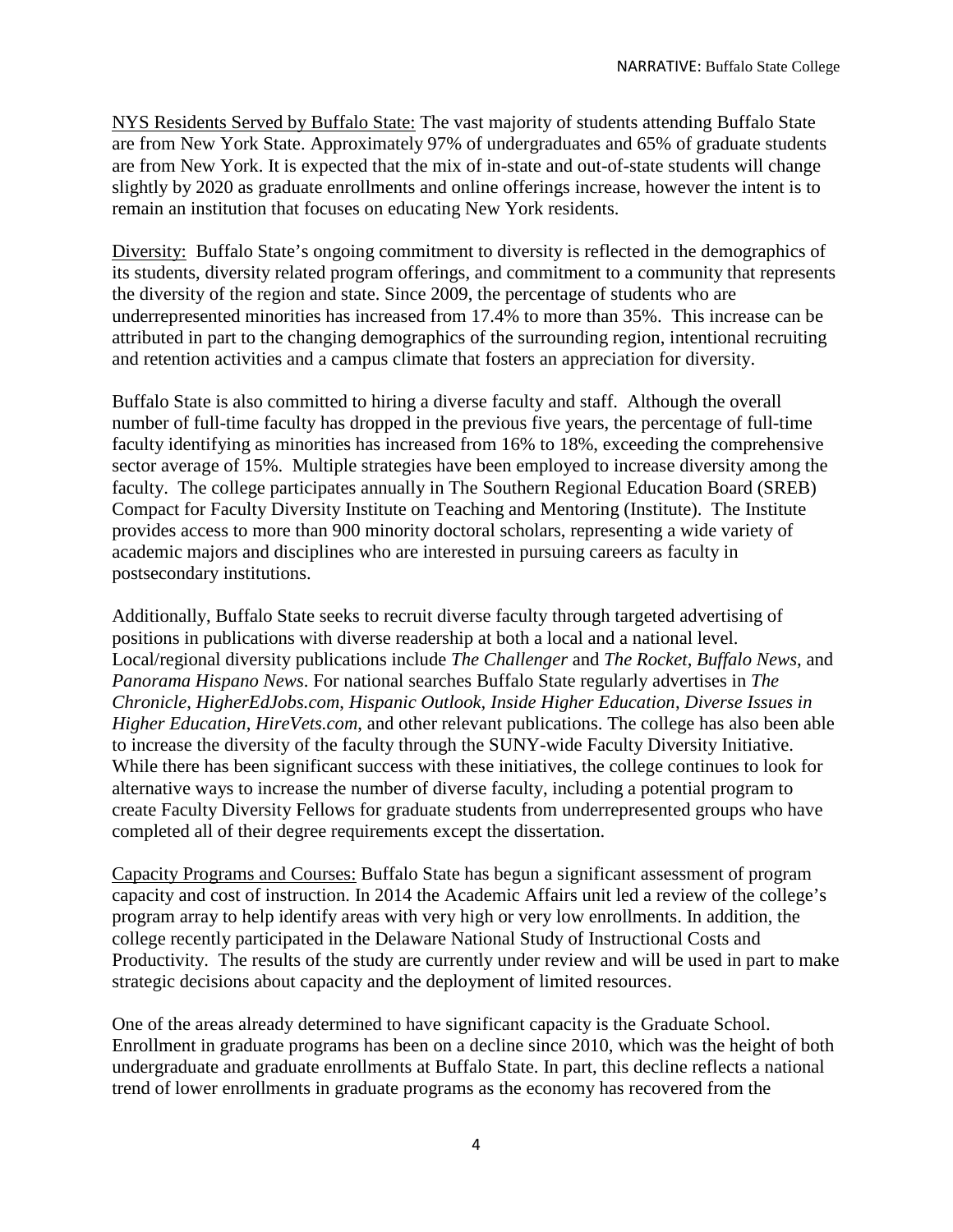recession and fewer Americans are seeking refuge from unemployment in graduate schools. At Buffalo State the decline is even more severe given the college's traditional role of offering graduate programs largely in education, where enrollments are suffering nationally at the undergraduate and graduate levels.

With little sign that the decline in students seeking education degrees will turn around soon, Buffalo State is working to identify other programs with significant demand potential. The college has been a leader in the Professional Science Master's (PSM) initiative sponsored by SUNY and funded by the Sloan Foundation. Buffalo State currently offers PSM programs in Professional and Applied Computational Math and Great Lakes Ecosystem Science, and others are in the development stage. In response to local demand from business, Buffalo State submitted and is awaiting approval of a Mechanical and Manufacturing Technology M.S program.

Buffalo State is also working to develop an increasing number of online offerings at both the undergraduate and graduate levels as part of the overall enrollment strategy. Currently two master's degree programs in Music Education and in Adult Education are offered fully online along with two graduate certificates in Adult Education and Human Resource Development. Recognizing that these numbers must grow to help fulfill the access mission, Buffalo State faculty and staff have become active participants in system-wide efforts to increase our online presence.

In February, 2015, Buffalo State began the three-step Open SUNY Institutional Readiness process. The campus has accomplished the first two steps and is now working on the final step, closing the gaps identified. Fifty-eight Buffalo State faculty and staff are currently participating as SUNY Center for Online Teaching Excellence (COTE) Fellows. A committee of faculty and staff to identify potential new online courses and programs and to oversee faculty development in this area has also been formed.

It is anticipated that online offerings may advance our retention goals, therefore future examination will include exploring how online and hybrid courses may expedite degree completion as well as assist in the completion of certificates that build skills.

## **2.2 Completion:**

Completions: Given the demographic shifts in Western New York, the current facilities of the campus and the college's overall goals, a significant increase the total student population at Buffalo State is not expected. Stabilizing and maintaining a student body of 11,000 is anticipated. Meeting and maintaining this goal requires an increase in retention. Buffalo State is committed to increasing the retention and graduation rates of our students to help SUNY meet its 2020 goals.

Buffalo State will raise the first-year retention rate to 79% by 2020. This number corresponds with the highest retention rate at the institution in the last six years, and would be a reversal of a slight downward trend. A number of initiatives to address declining retention rates are already underway: improving advising, building increased academic support services, and offering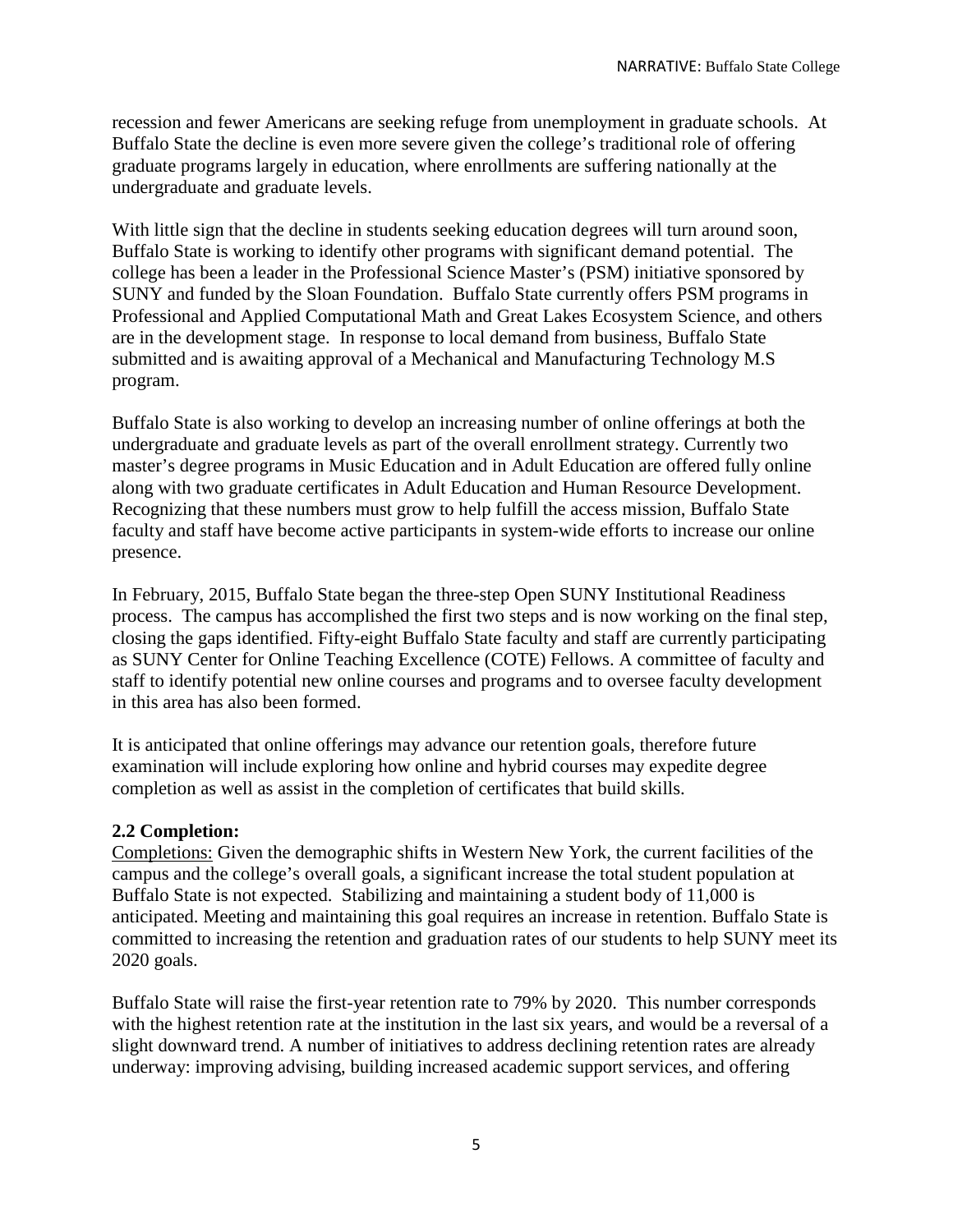increased opportunities for academic engagement. The SUNY Investment Fund resources, if awarded, will help Buffalo State strengthen these efforts that are already underway.

At the same time as work toward increasing first-year retention is underway, Buffalo State is committed to increasing the four and six-year graduation rates for its student population. President Conway-Turner has formed a Committee on Undergraduate Retention to study the specific circumstances surrounding student withdrawals. A "Near Completer" program to target students who have fewer than 18 credits to complete to attain a degree has also been initiated. Buffalo State staff will make every effort to contact students who left in good standing and invite them to come finish their degree.

One of the major initiatives to address student retention and graduation is an effort to centralize student academic support services in E.H. Butler Library in the next 2-3 years. The goal is to create a "one-stop shop" for students seeking assistance with any academic difficulties. Currently, students seeking academic assistance are dispatched to various parts of the campus to find separate programs in math, writing, study skills, disability services, and all other academic supports. With varied hours and uneven facilities, the academic support programs cannot offer the degree of assistance required for the success of all students. Under the new configuration in Butler Library, increased student use of academic supports is anticipated due to greater visibility of existing services, consistent hours of operations, and the ability to assess student needs and immediately direct them to appropriate support located in the same building. This new use of space in the library is consistent with national trends moving university libraries away from being largely repositories of information to actively engaging students in the process of learning. Given the challenges outlined above and the impact of the new programs and facilities dedicated to student retention and graduation, Buffalo State College expects to see steady improvements in four and six-year graduation rates by 2020. The four-year graduation rate will increase from 23% to 28%, and the six-year rate will increase to 50%.

With steadily increasing retention and graduation rates at the undergraduate level, and with increased attention to growing the graduate programs, Buffalo State looks to increase the total number of degrees/awards granted by 2020 as indicated in the chart below:

|                              | 2015-16 | 2020-21 |
|------------------------------|---------|---------|
| <b>Undergraduate Degrees</b> | 1950    | 2100    |
| <b>Graduate Degrees</b>      | 690     | 800     |
| Certificates                 | 35      | ∣າ<     |

Although the degrees will not be reflected in Buffalo State's individual accomplishments, Buffalo State expects to contribute to SUNY's overall completion agenda by making the Reverse Transfer initiative an "opt out" rather than "opt in" program. Once fully implemented, students transferring from a community college with a reverse transfer agreement will automatically receive their appropriate Associate's degree once the requirements have been met, with no further action required by the students. It is expected that if implemented system-wide, an "optout" reverse transfer program could increase degree attainment significantly.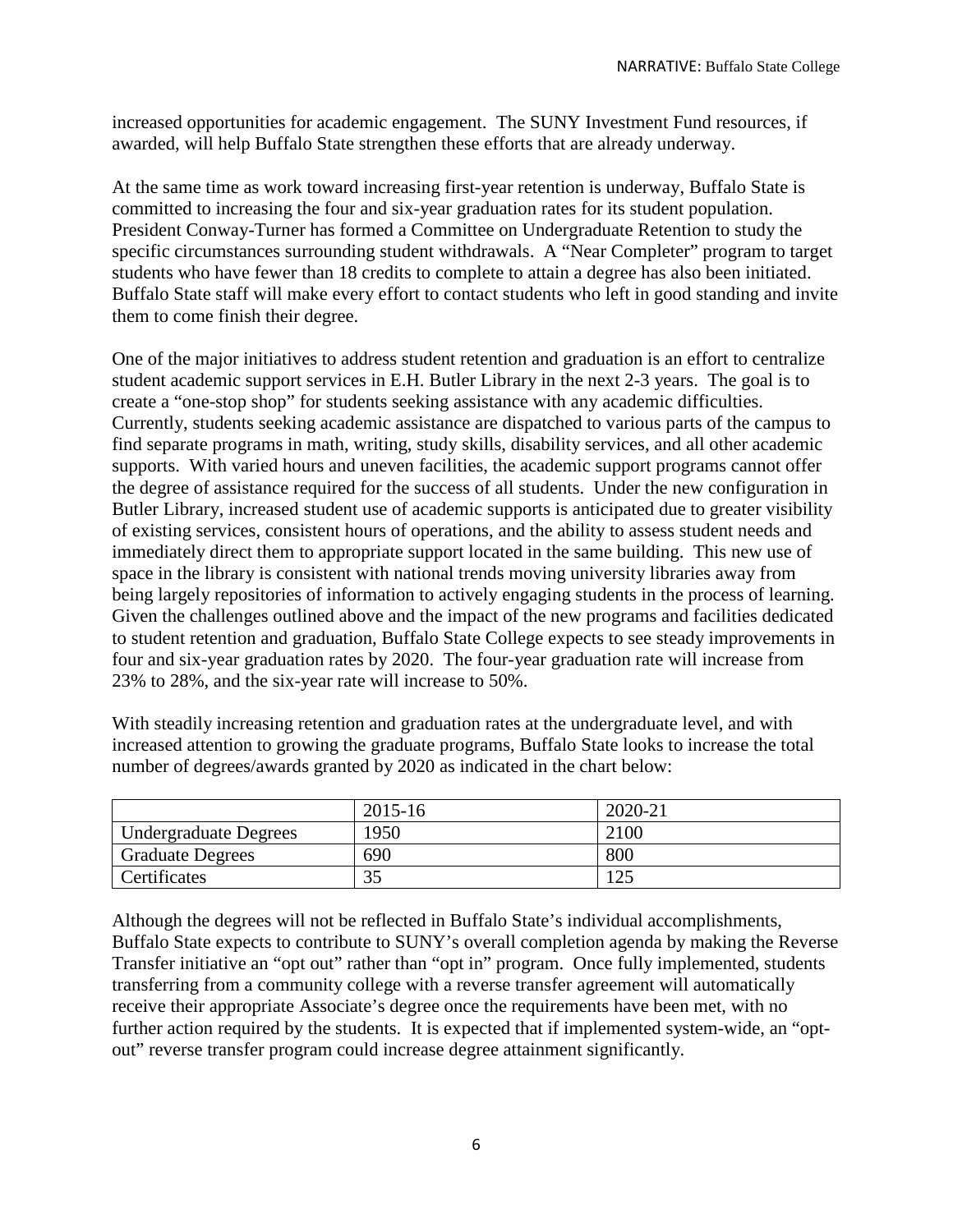Student Achievement Success (SAM): Buffalo State is actively participating in the SAM initiative and has submitted its data. We anticipate that the numbers of students graduating from Buffalo State will increase as we implement many of the initiatives described in this plan. Additionally, we expect that the SUNY Seamless Transfer policies will result in an increase in the number of students who successfully transfer and graduate within six years.



Time to Degree Buffalo State does not currently have a "Finish in Four" program. The campus is, however, developing a plan to implement a contractual completion program to encourage four-year degree attainment. The program entitled "Roar in Four," and will begin in fall 2016. Under the "Roar in Four" contract, the college will commit to a guaranteed four-year graduation with the following conditions:

Buffalo State shall: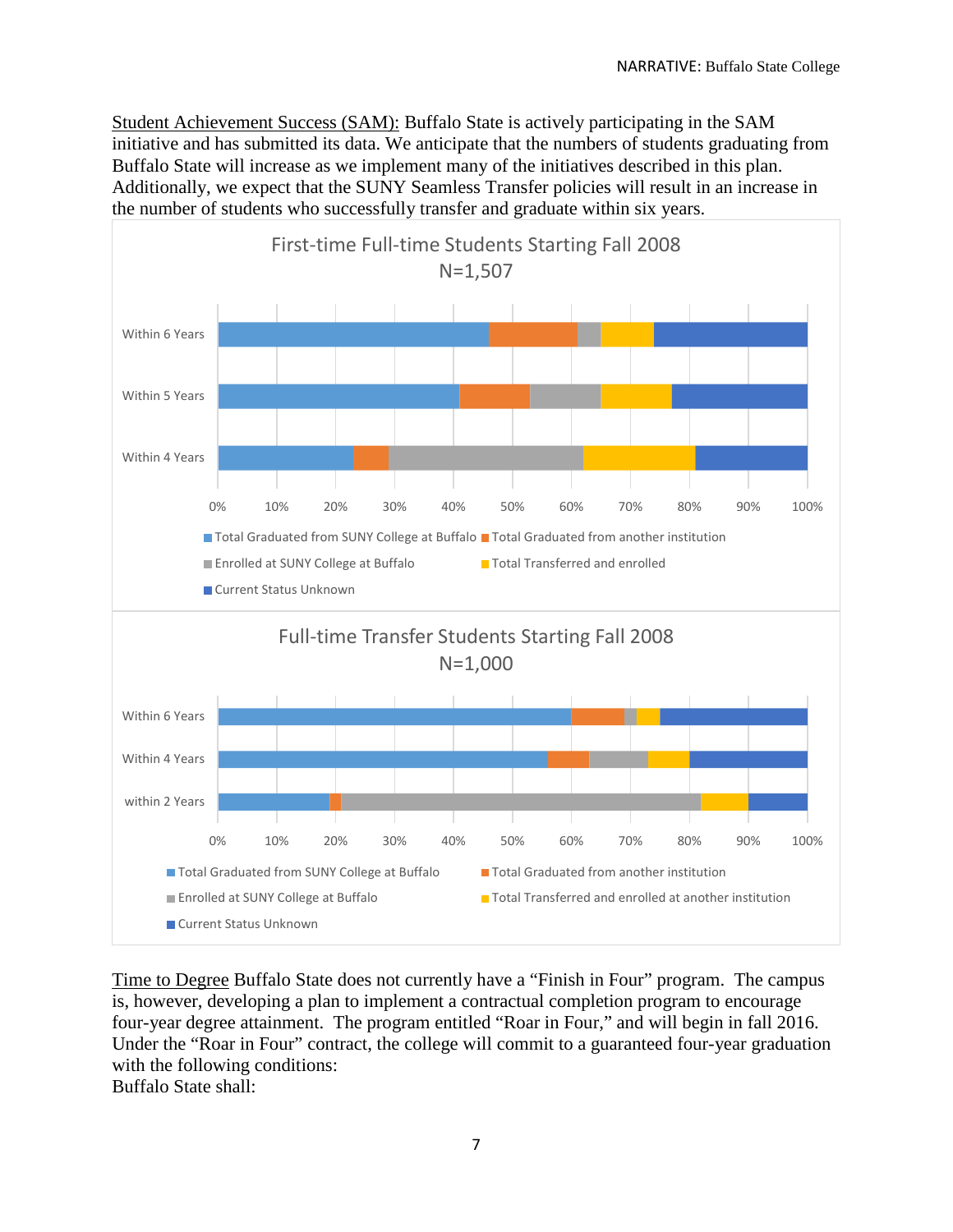- 1) Provide appropriate courses for the major;
- 2) Provide an academic advisor for the student;
- 3) Publish major requirements in the catalog;
- 4) Notify students of upcoming registration dates and their assigned registration times;
- 5) Provide tools that allow students to monitor their degree progress.

## Students shall:

- 1) Maintain continuous enrollment (fall and spring semesters);
- 2) Complete at least 30 credit hours each year and meet all degree checkpoints along the way;
- 3) Remain in good standing with the college and make satisfactory academic progress;
- 4) Register within 2 days of assigned registration time;
- 5) Accept any available section that can be accommodated in their course schedule.

While the details of the program are still being finalized, the consistent message to students will be that graduation in four years is the expectation.

#### **2.3 Success:**

SUNY Advantage: Buffalo State College recognizes the importance of high impact educational activities, including hands-on research, applied learning, and study abroad. Students are offered multiple avenues to engage in hands-on and applied learning, and work to encourage students to apply for internships as early as their first year in college. The Career Development Center serves as the coordinating body for student internships, both paid and unpaid. In academic year 2014-15, 1,041 students in 37 different majors participated in internships during the fall, spring, or summer.

One of the centers of excellence in applied learning is Buffalo State College's Great Lakes Center, which provides an interdisciplinary approach and applied learning to study the ecology of the Great Lakes and their watersheds. The Center is known internationally as a leader in freshwater ecosystem studies, bringing in researchers and students from across the globe to learn about the challenges and opportunities that exist as we look to manage sustainable use of critical environmental resources. Undergraduate and graduate students work closely with faculty in the Great Lakes Center on projects with significant potential to help us understand the specific systems of the Great Lakes and the more general freshwater ecosystem that can be found throughout the globe.

Studying abroad is well known as a high impact activity that increases student success. Buffalo State is home to the oldest study abroad program in SUNY, the Siena program, and offers many additional opportunities for international education. In 2015, for example, Buffalo State students studied in 10 different countries, including China, Rwanda, Turkey, and Chile. The number of students studying abroad has dropped recently, from a high of 119 in 2013 to 82 last year.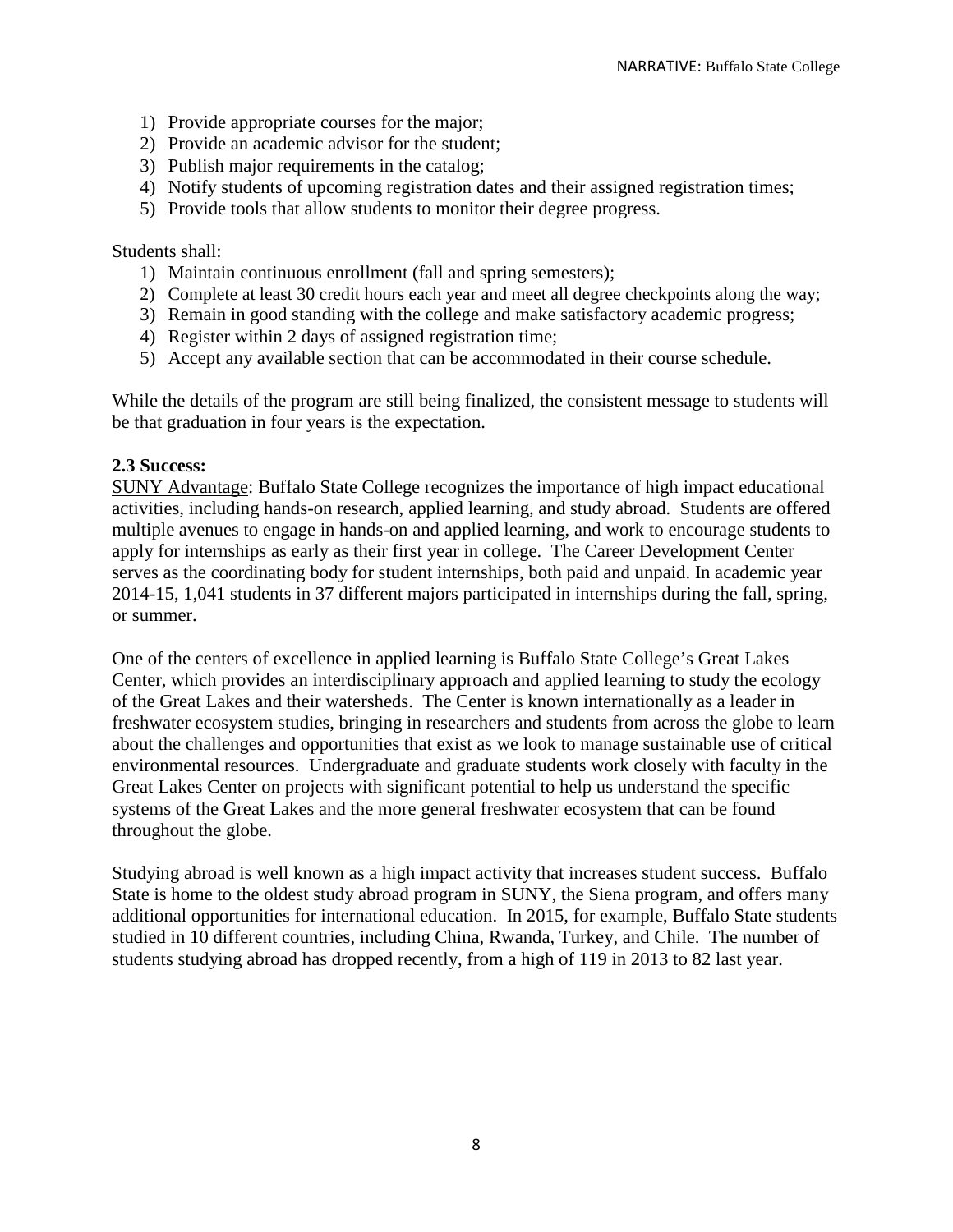

While it is known that participation in study abroad programs can be prohibitively expensive for many students, Buffalo State is exploring ways to drive down the costs and make the experience available to student regardless of income. The Siena program recently became the beneficiaries of a planned gift in the amount of \$650,000, which will be used to defray costs for students going to Italy. The college continues to look into ways to increase the short and long-term study abroad opportunities significantly in the next five years as part of our overall effort to create engaging academic experiences for our students. Given the changing diplomatic relations, one of our primary targets will be developing programs for study abroad in Cuba. President Conway-Turner recently returned from a trip to Cuba with multiple opportunities for student and faculty exchanges that we will pursue in the next year. Programs in the Arts and Humanities and the School of Professions are particularly suited for the interests of students in Cuba, and we expect to begin exchanges as early as fall 2016.

Financial Literacy: A significant number of Buffalo State students are first-generation, lowincome students, and are especially vulnerable to withdrawing from college due to financial difficulties. Buffalo State currently offers a brief financial literacy program as part of our orientation program, but more can be done in this regard. Working with faculty who have relevant expertise, the Vice President of Student Affairs will develop a more vigorous financial literacy program targeting first-year students and transfer students. Our student default rates have already shown steady decline in the last few years, moving from 11.1% in 2009 at the height of the recession, to 7.5% in fall 2014. With even greater attention to financial literacy, we anticipate the number to drop to 6.0% by 2020.

# **2.4 Inquiry:**

Total Sponsored Activity: Buffalo State has a commendable record of sponsored programs, with total expenditures in 2014-15 of \$23,445,165. Faculty and professional successfully apply for funding through grants at the local, regional, and national level and have used their expertise to conduct research and service activities that have had a significant impact on the local region and the State of New York.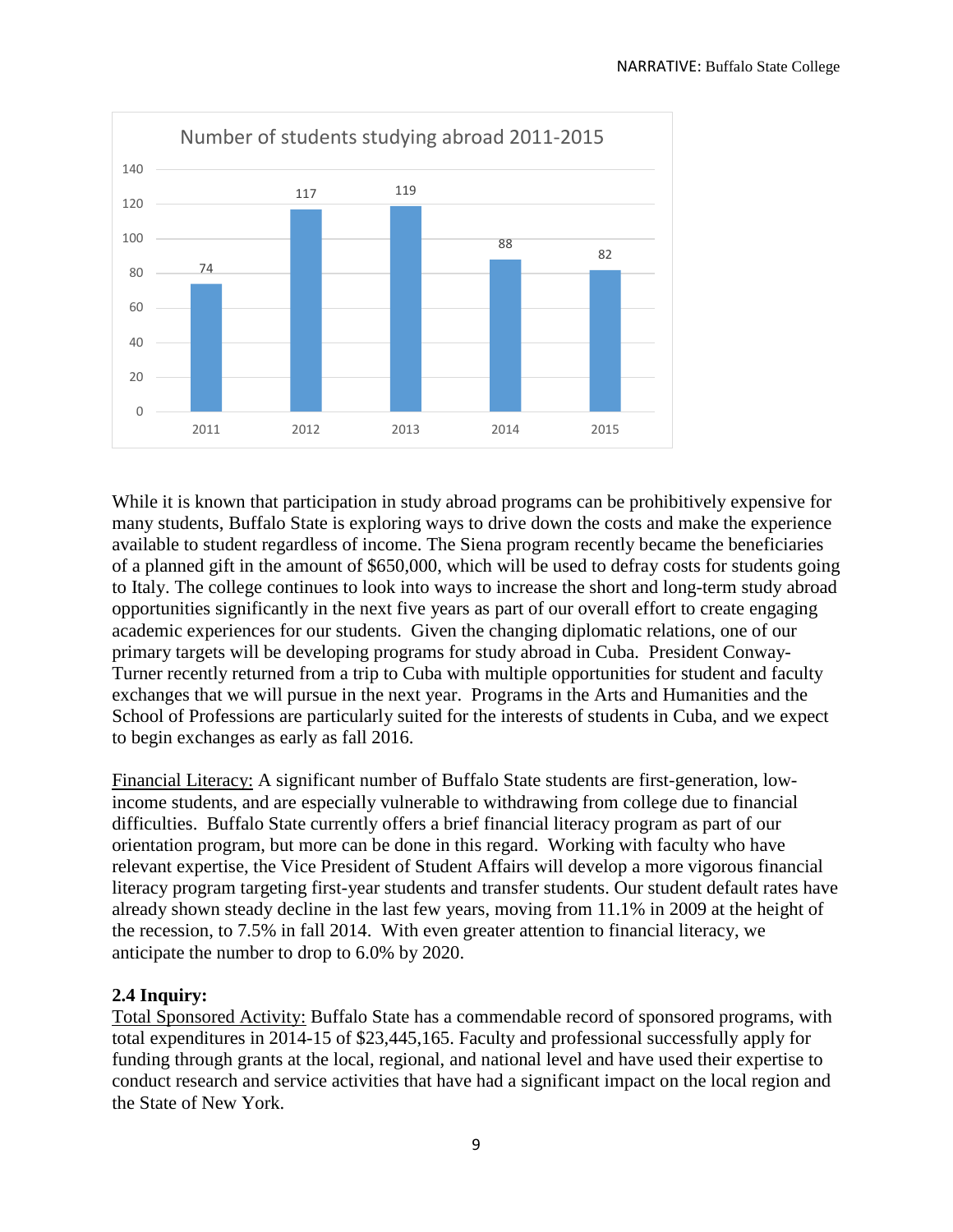Beginning in January 2014 the Center for Development of Human Services (CDHS) was reorganized to be part of Buffalo State's newly formed Institute for Community Health Promotion (ICHP), which also incorporates the Center for Health and Social Research (CHSR). As part of the reorganization the Collaborative Research Initiative (CRI) was launched, to increase the value of projects used for cost sharing. It is anticipated that the increases in innovative research that will come out of the CRI will lead to increases in sponsored activity, through CDHS as well as through faculty-originated projects.

One of the new areas of emphasis for sponsored activity at Buffalo State will be increasing the connections between local industries and our academic programs. The School of Arts and Humanities, for example, has stated plans to increase industry-sponsored activity in Television and Film Arts area and the School of the Professions Engineering Technology and Fashion/Textile Design has industry connections and is working to increase funding from these sources. Academic departments in the School of Natural and Social Sciences are increasing industry connections through the development of Professional Science Master's degree programs, and this will lead to increased application for industry-sponsored funding.

With this new engagement of local industry and with a continuing commitment to support faculty and staff applying for research grants, Buffalo State will contribute to SUNY's overall goal to increase sponsored activity by increasing institution activity by 19.4% over the next five years, to reach a total of \$28 million by 2020.

Engaged Learning: In addition to the applied learning opportunities involved in internships described above, Buffalo State College also emphasizes the importance of service learning for students. The college takes seriously its mission to "enhance the quality of life in Buffalo and the larger community" and incorporate service learning into many of our courses. The Volunteer and Service-Learning Center tracks the number of courses and student hours devoted to service learning directly associated with academic courses, though a significant number of students, faculty, and staff contribute many more volunteer hours that are left untracked as they are not a part of a course.

| <b>SERVICE-</b><br><b>LEARNING</b><br><b>ACTIVITY</b> | 2009-<br>2010 | $2010 -$<br>2011 | $2011 -$<br>2012 | $2012 -$<br>2013 | 2013-<br>2014 | 2014-<br>2015 |
|-------------------------------------------------------|---------------|------------------|------------------|------------------|---------------|---------------|
| # of Faculty                                          | 39            | 40               | 57               | 46               | 48            | 52            |
| # of Courses                                          | 72            | 79               | 86               | 90               | 104           | 115           |
| # of Students                                         | 1,501         | 1,688            | 1,677            | 1,761            | 1,684         | 1,648         |
| # of Community                                        | 142           | 122              | 130              | 178              | 133           | 122           |
| <b>Partners</b>                                       |               |                  |                  |                  |               |               |
| # of Service Hours                                    | 33,349        | 37,465           | 38,493           | 42,448           | 41,435        | 42,125        |

The number of students enrolled in these courses has remained relatively steady in the last five years; we anticipate a slow growth in this area as we maintain our status as a Carnegie Engaged Campus.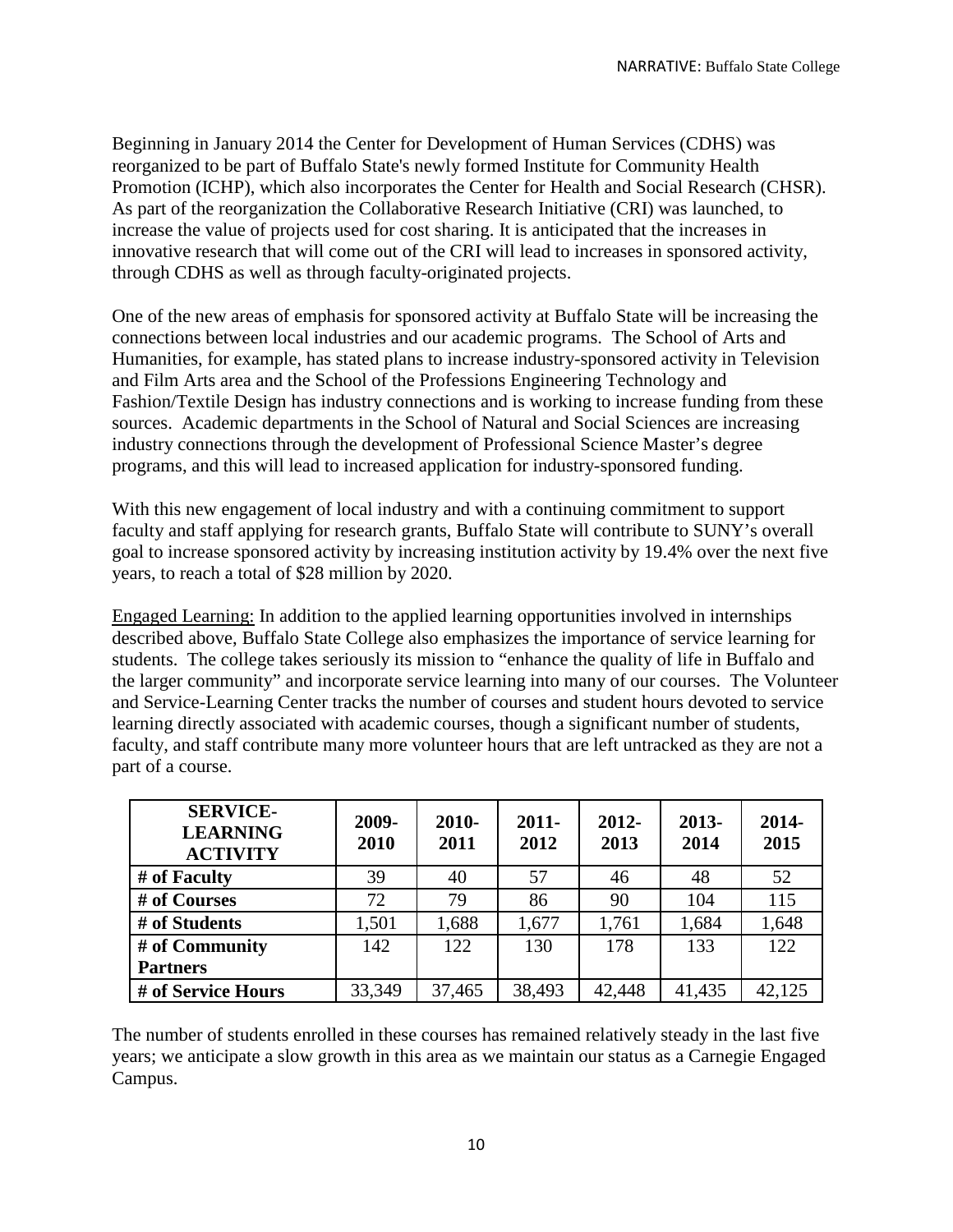Scholarship, Discovery and Innovation: Undergraduate Research: Buffalo State has a strong record of supporting undergraduate research, and is recognized nationally as a leader in this area. The Office of Undergraduate Research (OUR) supports student/faculty engagement in research and creative activities across all disciplines. Its director, Dr. Jill Singer, won an NSF grant through the Division of Undergraduate Education's WIDER program to scale to the national level Buffalo State's evaluation method. This collaborative award partners Buffalo State with the Council on Undergraduate Research and supports "Improving Undergraduate Education Through Community Building and Adoption of an Evidence-based Practice to Evaluate Undergraduate Research" in the amount of \$787,146, with Buffalo State's portion of the budget at \$659,046; the duration of the project is 36 months with a start date of January 1, 2015. This evaluation will help demonstrate the impact of undergraduate summer research programs and the results will be shared nationally.

In 2014-15, 26 students were granted summer research stipends, 34 students received travel awards, 24 students presented at the inaugural SUNY Undergraduate Research Conference, and 378 students participated in the 17<sup>th</sup> annual Student Research and Creativity Celebration. Over 150 faculty members served as mentors for student research in the last year, demonstrating the widespread commitment across campus for this high-impact activity.

The faculty are engaged scholars, with a strong record of publications, performances, and conference presentations. Currently, faculty report on their activities annually but it is difficult to provide a cumulative assessment of overall activity. Buffalo State is partnering with Doolli to develop a centralized faculty reporting system to capture a better sense of faculty productivity outside the classroom. The first reporting using this system took place in spring 2015 and we are working to refine its capabilities to better serve faculty and administration.

## **2.5 Engagement:**

START-UP New York/Small Business: Although Buffalo State does not have a final Start-Up NY program yet, our Small Business Development Center (SBDC) frequently receives Start-Up NY leads and candidates. Our staff work closely with these individuals to determine the best course of action moving forward. Buffalo State has worked closely with many different partners to help local and regional entrepreneurs develop successful businesses in and around the City of Buffalo. The SBDC offers one-to-one counseling opportunities for individuals interested in starting their own businesses.

| Year    | $#$ of        | Jobs    | Jobs  | Investment   |
|---------|---------------|---------|-------|--------------|
|         | Entrepreneurs | Created | Saved |              |
|         | Counseled     |         |       |              |
| 2010-11 | 1404          | 309     | 201   | \$17,491,100 |
| 2011-12 | 1391          | 303     | 141   | \$8,464,809  |
| 2012-13 | 1317          | 296     | 326   | \$10,731,942 |
| 2013-14 | 1255          | 181     | 109   | \$7,367,282  |
| 2014-15 | 1309          | 188     | 515   | \$6,600,053  |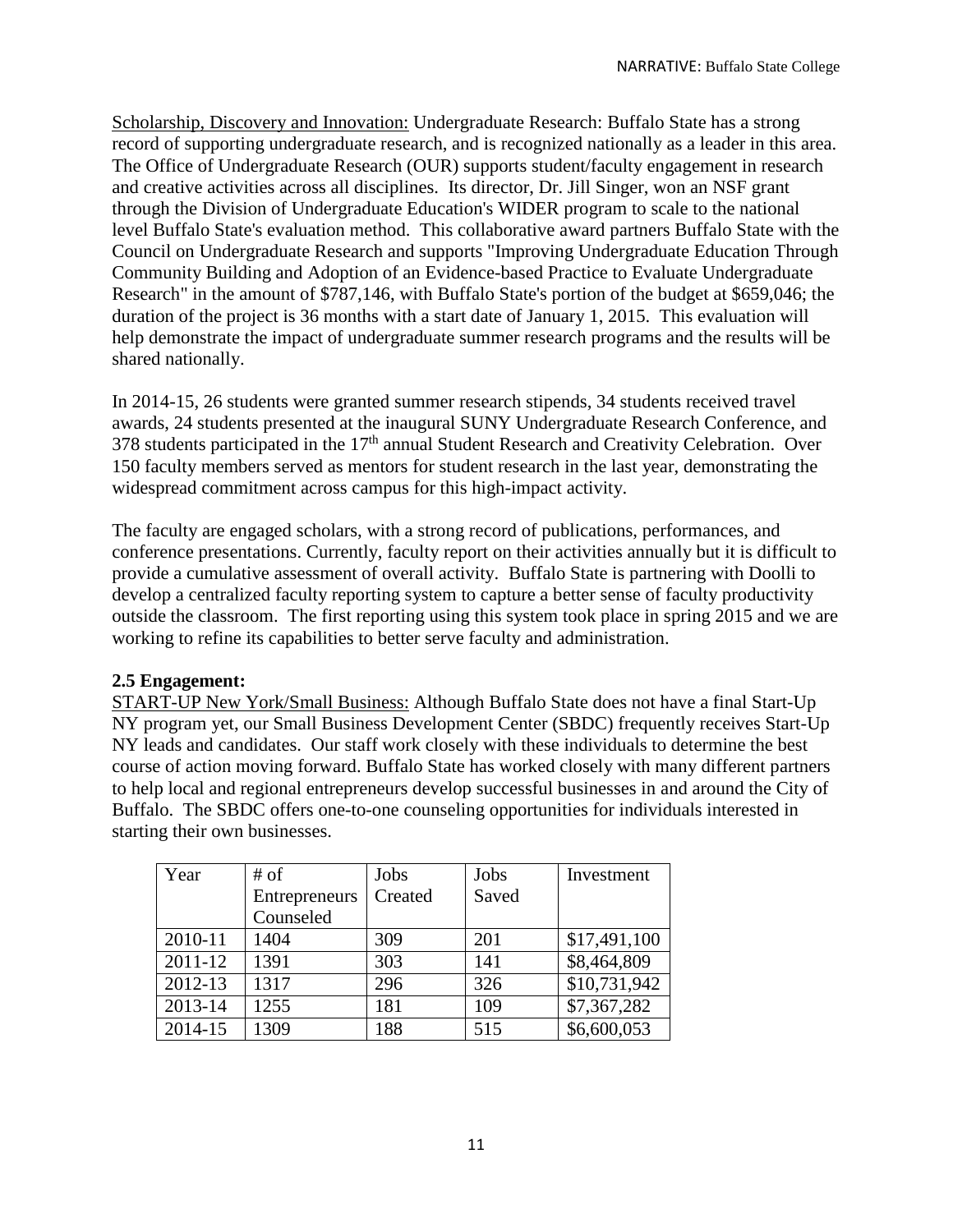In addition to these one-on-one sessions, the SBDC offers extensive workshops and training programs. In the most recent year, the SBDC offered 41 training programs that drew 945 attendees.

## Alumni/Philanthropic Support:

Alumni: There are over 100,000 known Buffalo State alumni living in the United States and around the world. More than 57,000 still reside in the college's core service area of Western New York. Over the past three years, Buffalo State has worked to enhance the engagement of alumni with the campus. In order to reach the goal of increased alumni participation, the decision was made to transition away from the traditional "Chapter" model toward a more inclusive and adaptive "Network" model. Networks involve alumni who share a common thread based on at least one of four criteria: Generational (class year, era, and decade), Affinity/Social (clubs, Greek organizations), Academic (major or department), and Geographic (location). Special emphasis has been placed on cultivating networks, increasing student engagement activities and increasing educational programs to assist alumni. By focusing on networks and providing targeted communication channels the college has seen a significant increase in both the number of events (240% increase) and the number of people attending these events (92% increase) during the past two years. There has been a corresponding rise in the amount of online interaction with alumni, seeing more than 25% annual growth in most of the online metrics for engagement. One key measure of alumni affinity for their alma mater is alumni giving. The college is currently engaged in preparing an active online campaign to draw attention to the many ways to support and promote the campus, including financial support. This activity will allow Buffalo State to benchmark the online opportunity and to expand the alumni donor base with a goal to increase the alumni giving rate to 5% by 2020.

Philanthropic Support: Buffalo State is proud to have raised the most of any SUNY comprehensive college for 3 years in a row (2011-12, 2012-13, and 2013-14). In 2014-15 the Buffalo State College Foundation assets exceeded \$50M, excluding the value of the Student Apartment Complex (STAC) which it owns. The Buffalo State Foundation currently sponsors three endowed faculty positions and provides nearly \$2M annually in student scholarships/fellowships; including \$500,000 for the honor's program.

*Transforming Lives: A Campaign for Buffalo State* was the institution's first-ever comprehensive campaign. The campaign goal was \$20M with a four year timeframe. On June 30, 2015 the campaign successfully concluded by raising \$27,320,316 from over 9000 donors. The campaign included five targeted fundraising areas:

- Student Scholarship Support, \$11,654,797
- Enhancing the Student Experience, \$2,789,974
- Enhancing the Campus, \$3,903,058
- Excellence in Faculty Teaching, Research, and Service, \$5,986,450
- Fund for Buffalo State, \$2,986,037

Plans for the next campaign are already underway, with a targeted date of July 2017 to begin the silent phase. In the interim, the Office of Institutional Advancement is working to increase the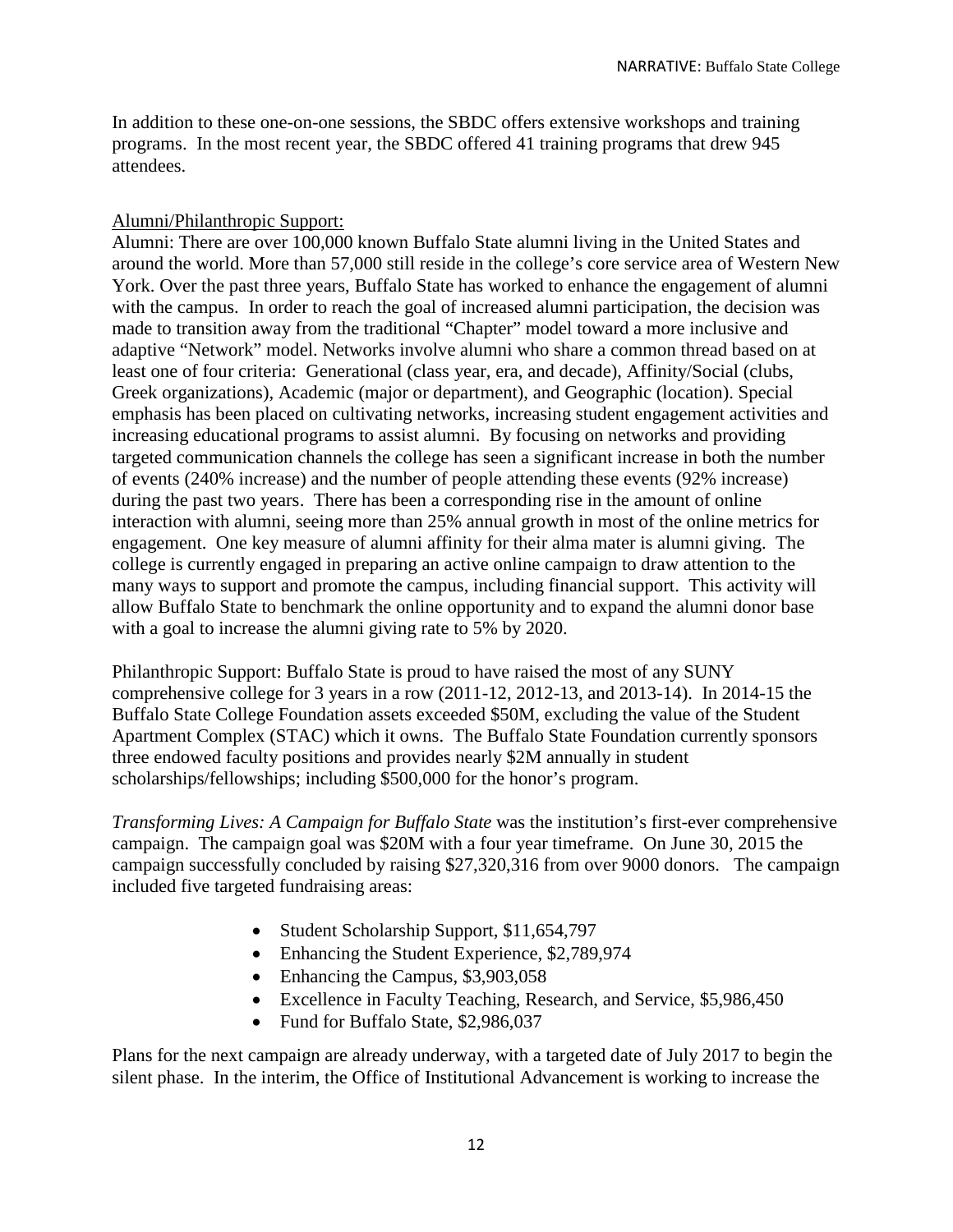overall level of engagement of alumni and potential donors through multiple strategies toward the goal of generating \$6 million in funds raised averaged out of the next five years.

Buffalo State is preparing to construct an Alumni House and Visitors Center, with a completion date of fall 2017. Institutional Advancement staff are developing predictive models for annual and major gift prospects which will identify prospects for cultivation of gifts towards the next campaign, increase the numbers of President Circle members (our leadership annual giving level), and increase the alumni giving rate to 5% by 2020.

Civic Engagement: As noted above, Buffalo State College was recently recognized as a Carnegie Community Engaged campus. Serving the local community is a key component of Buffalo State's mission, and it is a central element of our identity. The Volunteer and Service-Learning Center (VSLC) offers a centralized office where many activities are coordinated. Through volunteer and service-learning efforts coordinated by the VSLC in 2014-2015, 62,724 hours of service were completed through volunteer, service-learning and other community engagement initiatives. This equates to \$1,684,767 contributed to the local economy according to the Independent Sector which places the value of volunteering at \$26.86 per hour in New York State. Though impressive on its own, this is only a snapshot of the many examples of civic engagement that can be found at Buffalo State.

Economic Impact: The most recent comprehensive Economic Impact study for Buffalo State College took place in 2009. At that time, the estimated annual impact of the College was \$772 million. We plan to develop a new study over the next year as part of our strategic planning effort.

# **SECTION 3: Conclusion and Expected Impact**

As the largest comprehensive in the SUNY system, Buffalo State College understands and embraces the institution's significant in contributing to SUNY's overall goals for 2020.The system goals articulated are consistent with the campus wide goals and these will be further delineated during our strategic planning process. The SUNY Excels continuous improvement plan provides a framework through which we can target and monitor areas in need of improvement and acknowledge those areas where we are already achieving at a high level.

Summary of Goals:

- Through improved advising, increased participation in high impact educational opportunities, and the development of new academic programs of interest to today's students, Buffalo State College will increase the retention rate to 79% by 2020.
- Buffalo State will increase attention to and focus on retention issues that affect second and third-year students, resulting in an increase in overall degree attainment.
- Through the development of new graduate programs and greater participation in OPEN SUNY, Buffalo State will increase the number of graduate degrees completed.
- By creating an "opt out" rather than an "opt in" reverse transfer program, Buffalo State will assist in degree completion rates at the Associate's level.
- Buffalo State will develop and implement a Finish in Four (Roar in Four) program to increase the percentage of students who earn their undergraduate degree in four years.